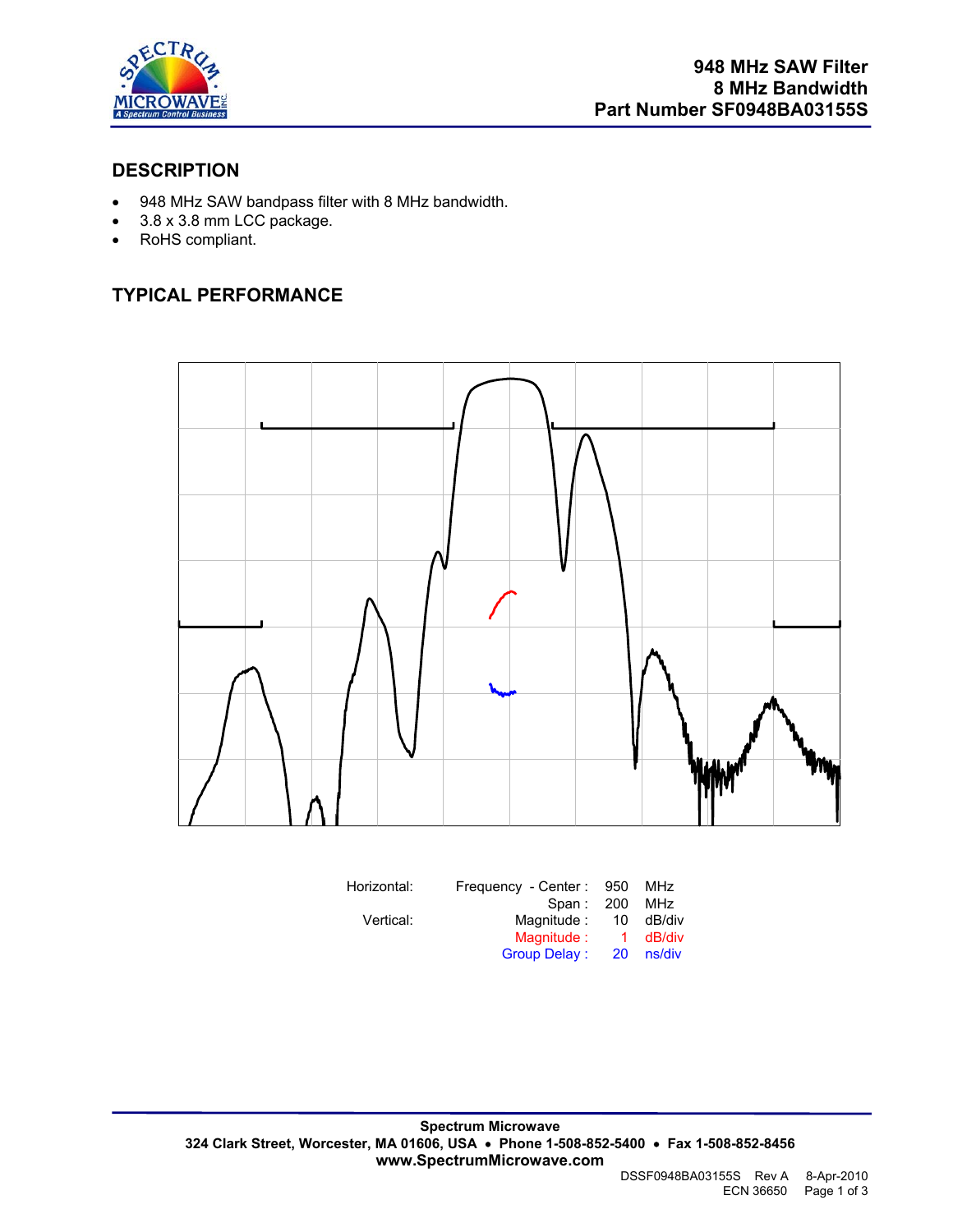

#### **SPECIFICATION**

| Parameter                                             | <b>Min</b> | <b>Typ</b> | <b>Max</b> | <b>Units</b>    |
|-------------------------------------------------------|------------|------------|------------|-----------------|
| Nominal Center Frequency F <sub>c</sub>               | -          | 948        |            | <b>MHz</b>      |
| Passband                                              | 944        |            | 952        | <b>MHz</b>      |
| Maximum Insertion Loss over the Passband              |            | 3.1        | 4          | dB              |
| <b>Absolute Delay</b>                                 |            | 30         |            | ns              |
| Rejection (0.3 to 875 MHz)                            | 40         | 45         |            | dB              |
| Rejection (875 to 933 MHz)                            | 10         | 20         |            | dB              |
| Rejection (963 to 1030 MHz) <sup>1</sup>              | 10         | 11         |            | dB              |
| Rejection (1030 to 1350 MHz)                          | 40         | 51         |            | dB              |
| Rejection (1350 to 1500 MHz) <sup>1</sup>             | 50         | 56         |            | dB              |
| Amplitude Variation over the Passband                 |            | 0.5        | 1.5        | $dB$ $p-p$      |
| Group Delay Ripple in Passband                        |            | 5          | 200        | ns p-p          |
| Source/Load Impedance                                 |            | 50         |            | ohms            |
| Temperature Coefficient of Frequency, Tc <sup>2</sup> |            | $-32$      |            | ppm/°C          |
| Ambient Temperature (Tref)                            |            | 23         |            | $\rm ^{\circ}C$ |

Notes: 1. Absolute level

2. Typical shift of filter frequency response with temperature is  $\Delta f = (T - T_{ref})^*Tc^*Fc$ .

#### **MAXIMUM RATINGS**

| <b>ZParameter</b>           |     | wax | ≔U∏D⊳-              |
|-----------------------------|-----|-----|---------------------|
| Storage Temperature Range   | -45 | 85  | $\hat{\phantom{a}}$ |
| Operating Temperature Range | -30 | 60  | $\sim$              |
| Input Power Level           |     |     | dBm                 |

#### **MATCHING CIRCUIT**



Notes:

- 50 ohm single ended operation.
- Matching components are not required.